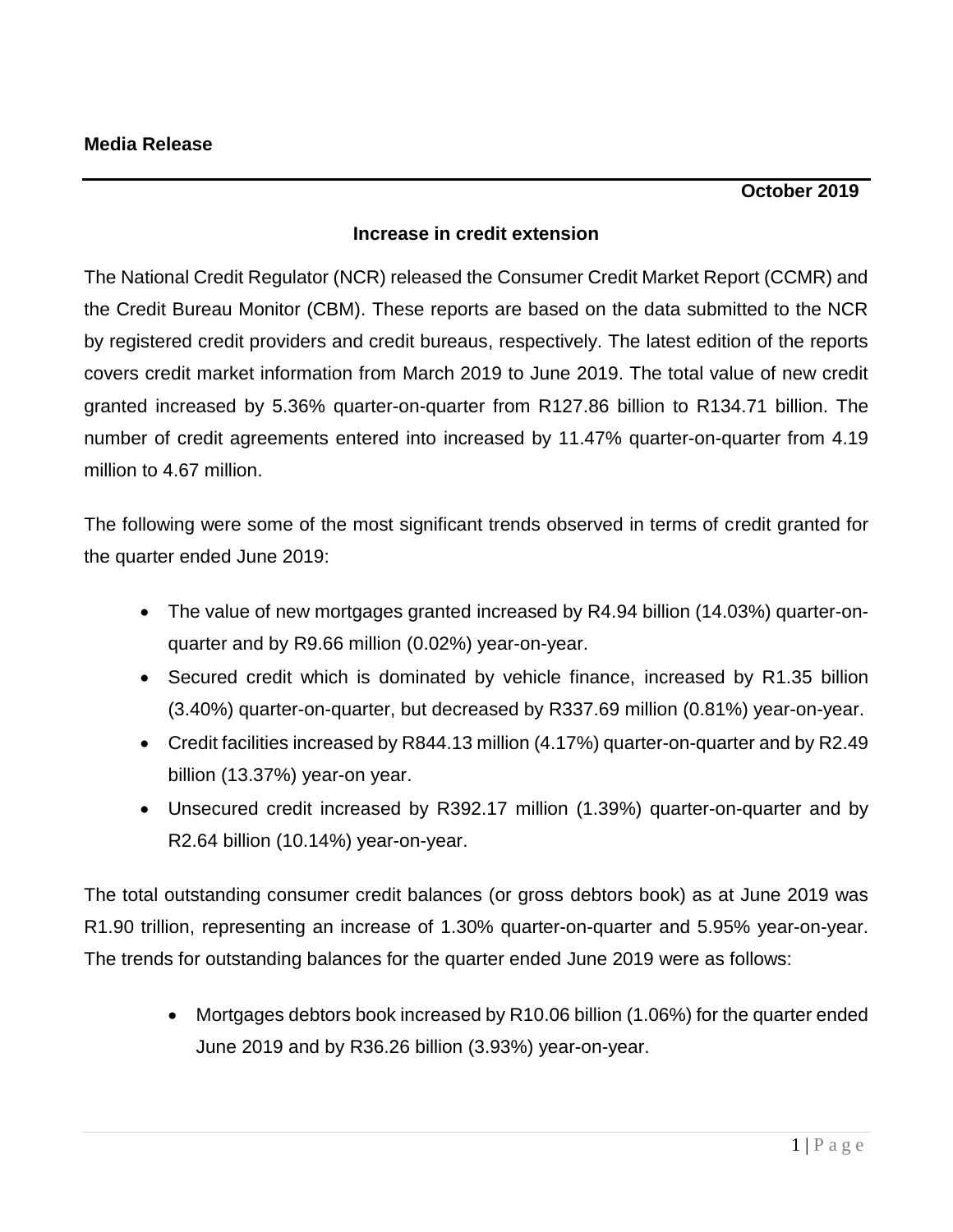- Secured credit debtors book increased by R3.47 billion (0.80%) for the quarter ended June 2019 and by R19.82 billion (4.76%) year-on-year.
- Credit facilities debtors book increased by R6.19 billion (2.54%) for the quarter ended June 2019 and by R18.59 billion (8.04%) year-on-year.
- Unsecured credit debtors book increased by R4.79 billion (2.39%) for the quarter ended June 2019 and by R27.08 billion (15.17%) year-on-year.

Credit bureaus held records for 25.10 million credit-active consumers, which showed a decrease of 2.31% when compared to the 25.70 million in the previous quarter. Consumers classified in good standing decreased by 677,026 to 14.87 million consumers. This amounts to 59.25% of the total number of credit-active consumers, a decrease of 1.27% quarter-on-quarter and 1.83% year-on-year. The number of credit active accounts decreased from 80.49 million to 80.12 million in the quarter ended June 2019. The number of impaired accounts has decreased from 21.53 million (26.75%) to 21.16 million (26.42%) in June 2019, a decrease of 366,803 quarter-onquarter, but an increase of 2,095,842 year-on-year.

The number of credit reports issued to consumers increased from 208,771 to 248,785 A total 188,094 (75.61%) credit reports were issued without charge, and the balance of 60,691 (24.39%) were issued with charge. There were 37,040 disputes lodged on information held on consumer credit records for the quarter ended June 2019, an increase of 12.37% quarter-onquarter and 13.18% year-on-year.

Nomsa Motshegare, the Chief Executive Officer (CEO) of the NCR has noted the seasonal uptick in credit extension. With the rising cost of living, unfortunately some consumers find it difficult to make ends meet. Consumers who are unable to meet their debts obligations should consider going under debt counselling. Debt counselling is a debt relief mechanism offered by the National Credit Act to ease the burden on over-indebted consumers. It also offers consumers protection from legal action while they are under debt counselling, says Motshegare.